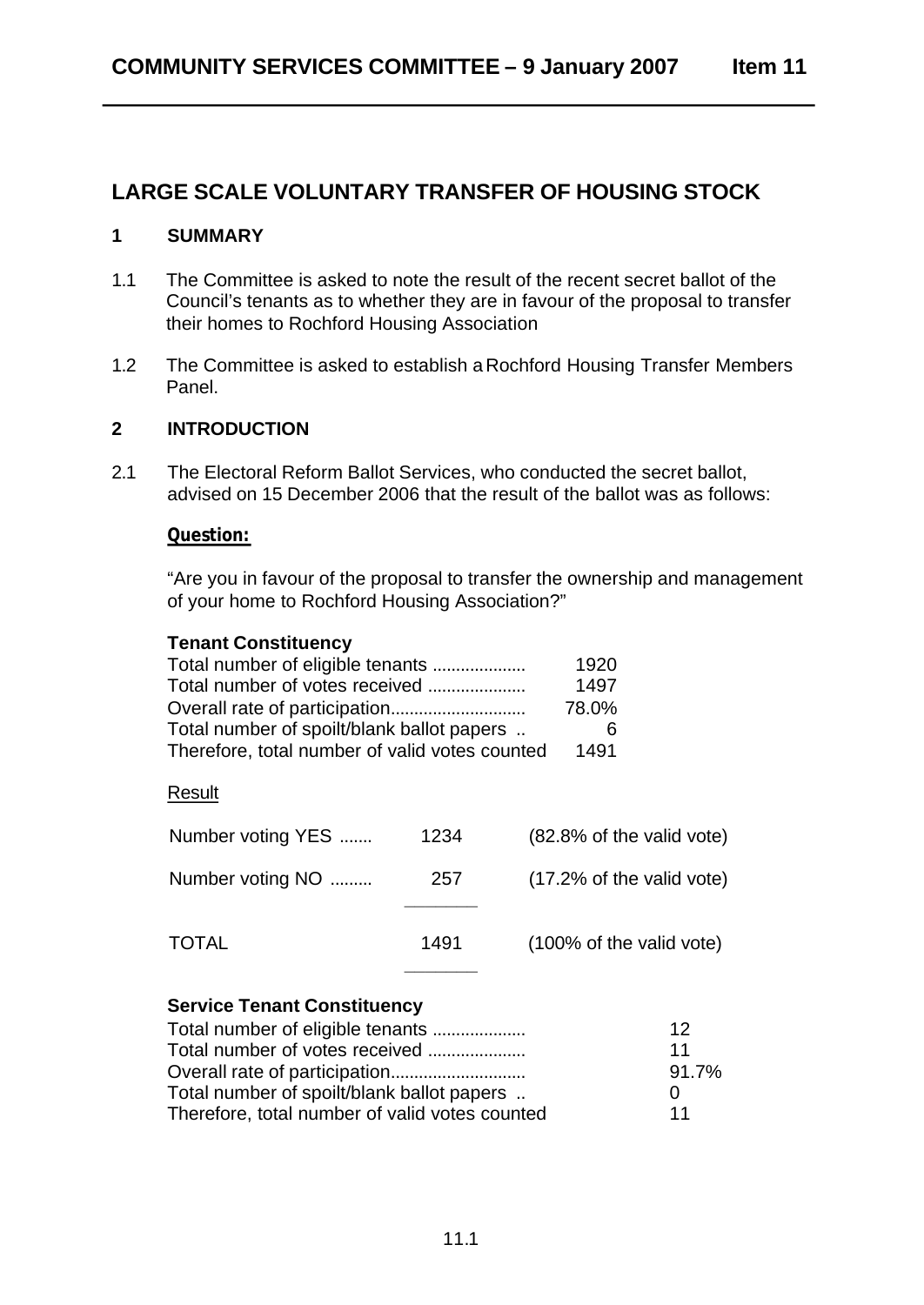| Result            |    |                          |
|-------------------|----|--------------------------|
| Number voting YES | 11 | (100% of the valid vote) |
| Number voting NO  | O  | (0% of the valid vote)   |
| TOTAL             | 11 | (100% of the valid vote) |

| <b>Tolerated Trespasser Constituency</b><br>Total number of eligible tenants<br>Total number of votes received<br>Total number of spoilt/blank ballot papers<br>Therefore, total number of valid votes counted |                 |                           |  |  |  |
|----------------------------------------------------------------------------------------------------------------------------------------------------------------------------------------------------------------|-----------------|---------------------------|--|--|--|
| Result                                                                                                                                                                                                         |                 |                           |  |  |  |
| Number voting YES                                                                                                                                                                                              | 29              | (70.7% of the valid vote) |  |  |  |
| Number voting NO                                                                                                                                                                                               | 12 <sup>2</sup> | (29.3% of the valid vote) |  |  |  |
| 41<br>(100% of the valid vote)<br>TOTAL                                                                                                                                                                        |                 |                           |  |  |  |

(Ballot papers will be stored securely for six months before being destroyed).

The Department for Communities and Local Government (DCLG) has confirmed that no appeals or objections had been received during the Stage 1 (ballot) consultation period.

Tenants, Councillors, local MP's and other interested parties were immediately informed by letter or email. A formal public announcement was made on Monday 18 December 2006 and a press notice was issued.

## **3 THE ROCHFORD HOUSING TRANSFER MEMBERS PANEL**

- 3.1 As the transfer process moves into the detailed implementation stage the Committee is invited to appoint three Members to serve on a body to be known as the Rochford Housing Transfer Members Panel.
- 3.2 The Transfer Members Panel (TMP) is intended to provide advice and guidance to those Council officers responsible for conducting negotiations with Rochford Housing Association and its group parent Hereward Housing. Experience elsewhere indicates that, from time to time, as such negotiations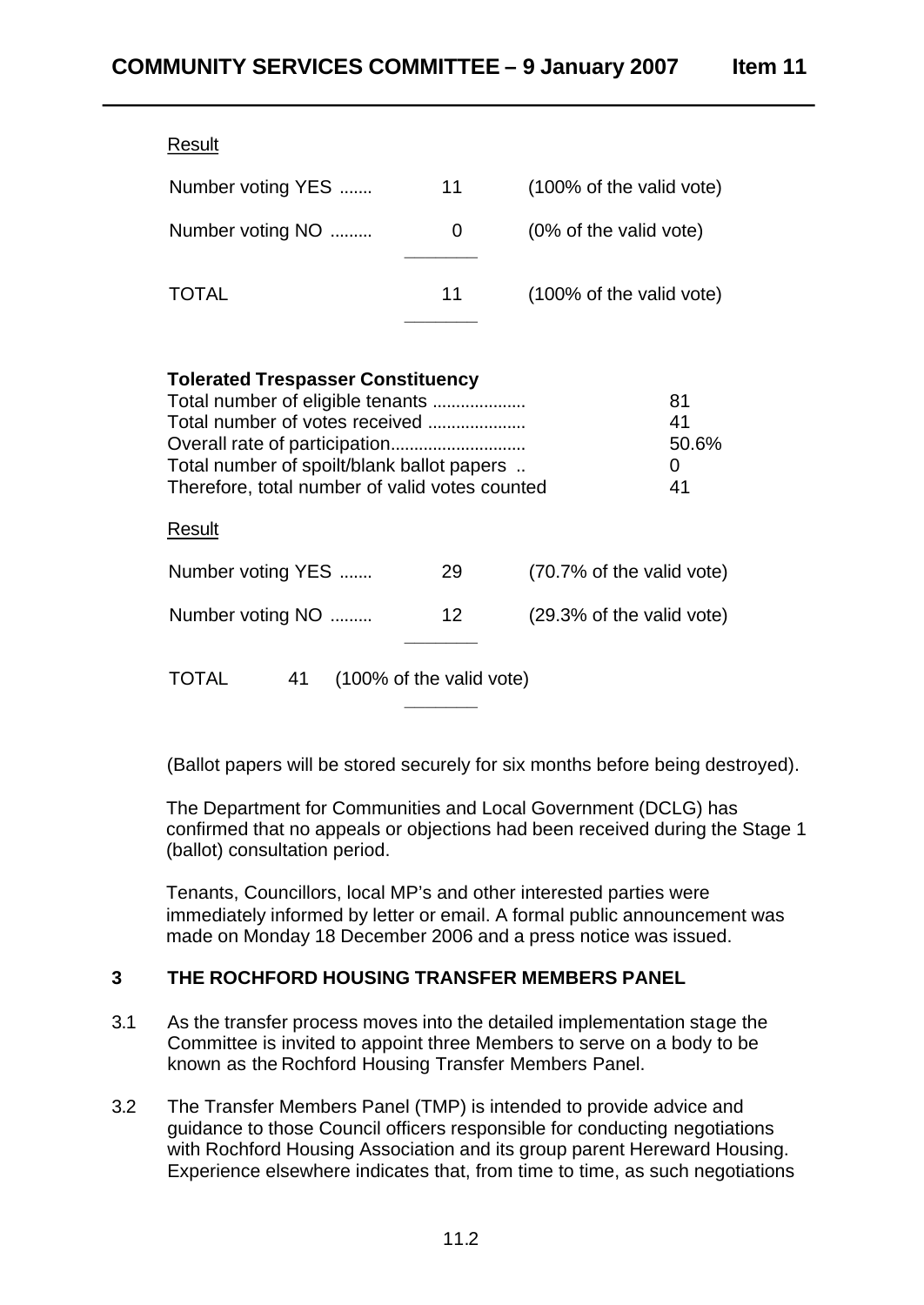progress, it will be helpful for the officers and consultants to have available a Members 'sounding board' to guide decisions on the draft terms. The TMP will not be making executive decisions since the terms negotiated will ultimately require to be ratified by the Council.

- 3.3 The terms of reference of the Rochford Housing Transfer Members Panel (TMP) are that its Members will work with Rochford District Council officers during the post-ballot pre-transfer stage, to ensure the timely progress of negotiations, taking into consideration information from a variety of sources including the Department for Communities and Local Government, the Government Office East (GO-East), appointed specialist legal and financial consultants and council officers.
- 3.4 The objective of the TMP will be to ensure that the most advantageous arrangements for the Council are agreed in the transfer of its housing stock to the Rochford Housing Association. The TMP will be invited to comment and decide upon interim issues that arise on which Council officers and advisors require Member guidance during negotiations with Rochford Housing Association. The final decision upon acceptance of the proposed transfer terms will be a matter for the full Council.
- 3.5 It is suggested that the TMP should consist of 3 members including the Leader of the Council and the Chairman of the Community Services Committee. The TMP may need to meet at fairly short notice to consider issues that have arisen.

## **4 RISK IMPLICATIONS**

4.1 The terms of the proposed transfer will be subject to final agreement by the full Council following rigorous examination by all parties including the Housing Corporation and DCLG before it can proceed. In addition the Council will continue to be advised by specialist consultants and its own officers.

## **5 RECOMMENDATION**

- 5.1 That the Committee **RESOLVES** 
	- (1) To note the result of the ballot of the Council's tenants on the proposal to transfer their homes to Rochford Housing Association.
	- (2) To establish the Rochford Housing Transfer Members Panel as set out in this report.

Graham Woolhouse

Corporate Director (External Services)